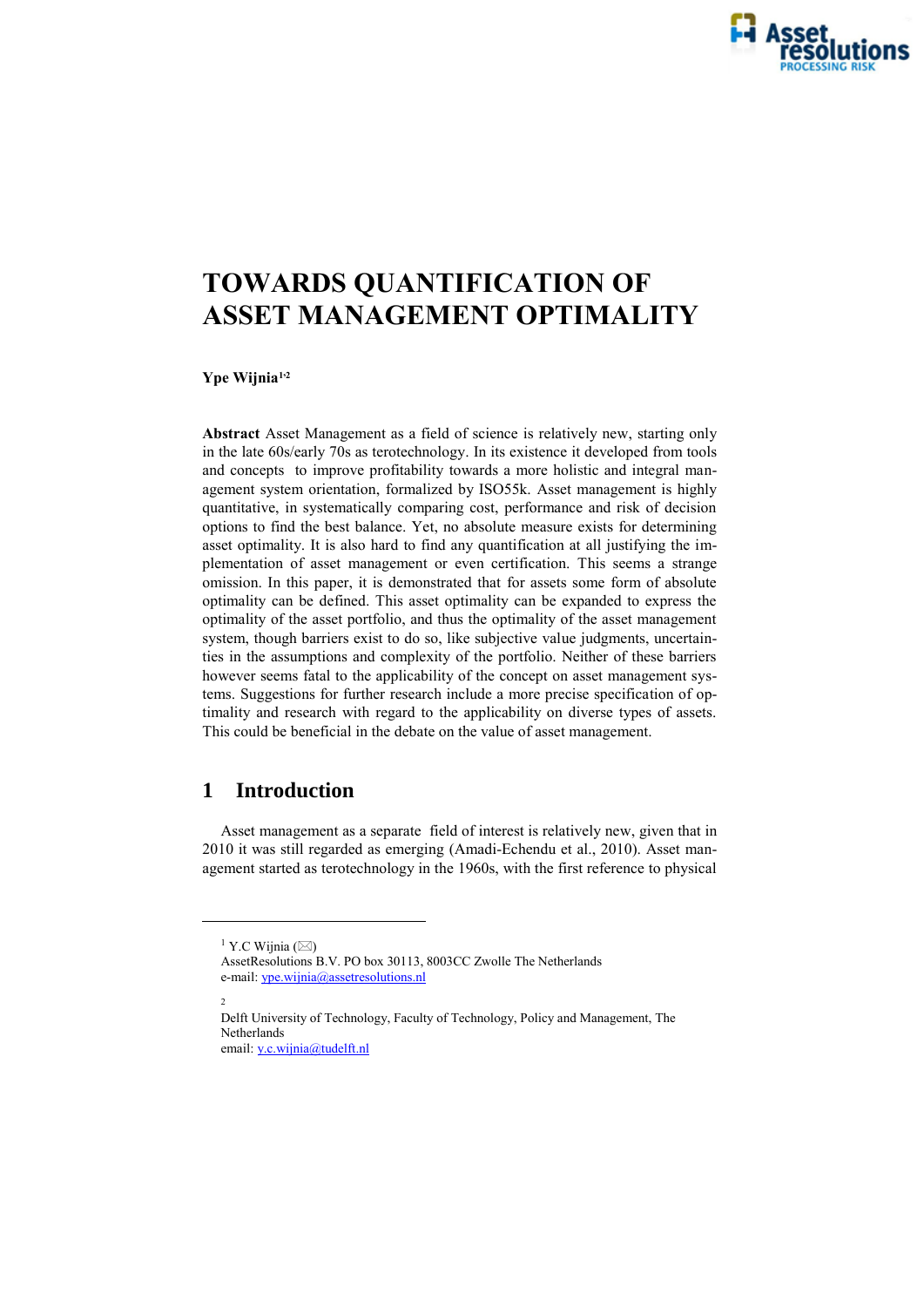

asset management only made in the 1970s [\(White, 1975\)](#page-7-1). Terotechnology has a strong focus on increasing industrial profitability [\(Thackara, 1975\)](#page-7-2), building on disciplines as Reliability and Maintainability and the field of Maintenance Management. This focus was furthered in developments in the North Sea oil industry in the 1980s, which resulted in ageing assets being kept in operation and thus reducing capital requirement[\(Tombs and Whyte, 1998\)](#page-7-3). Furthermore, a new approach with regard to safety by means of a mandatory safety case [\(IAM, 2002\)](#page-7-4), introduced risk thinking into asset management [\(Woodhouse, 2014\)](#page-7-5). More or less in parallel the concept of asset management was picked up in Australia/New Zealand in the 1980s and extended to cover infrastructures assets as well [\(Burns,](#page-7-6)  [2010\)](#page-7-6). This resulted in several efforts to standardize asset management , like the International Infrastructure Management Manual[\(NAMS, 2000\)](#page-7-7). A similar development occurred in the UK in the 1990s. To facilitate sharing of knowledge across sectors , the Institute of Asset Management (IAM) developed in collaboration with the British Standards Institution (BSI) a formal specification of the requirements for asset management [\(BSI, 2004\)](#page-7-8). After an update [\(BSI, 2008\)](#page-7-9), the specification was furthered into an international standard in 2014, the ISO55000 series [\(ISO,](#page-7-10)  [2014\)](#page-7-10). Asset management thus developed from a set of tools and concepts to improve profitability into a more holistic and integral management system concerning the whole organisation.



*Figure 1: Extremes in the cost/risk/performance balance, adapted from Yorkshire Electricity (Wijnia 2007)*

At the heart of asset management is systematically working towards the optimal mix of costs, risk and performance. Optimization in this context is relative improvement and generally not the best against some absolute number. The diagram above gives two extremes that are often used to indicate the range of options the asset manager has. In asset management decisions, cost risk and performance are generally quantified or even fully monetized[\(Wijnia et al., 2006\)](#page-7-11). This allows measures to be judged on value for money and thus optimization of the portfolio of measures within constraints[\(Wijnia and Warners, 2006\)](#page-7-12). Without quantification the impressive results of asset management in the past years are hardly imaginable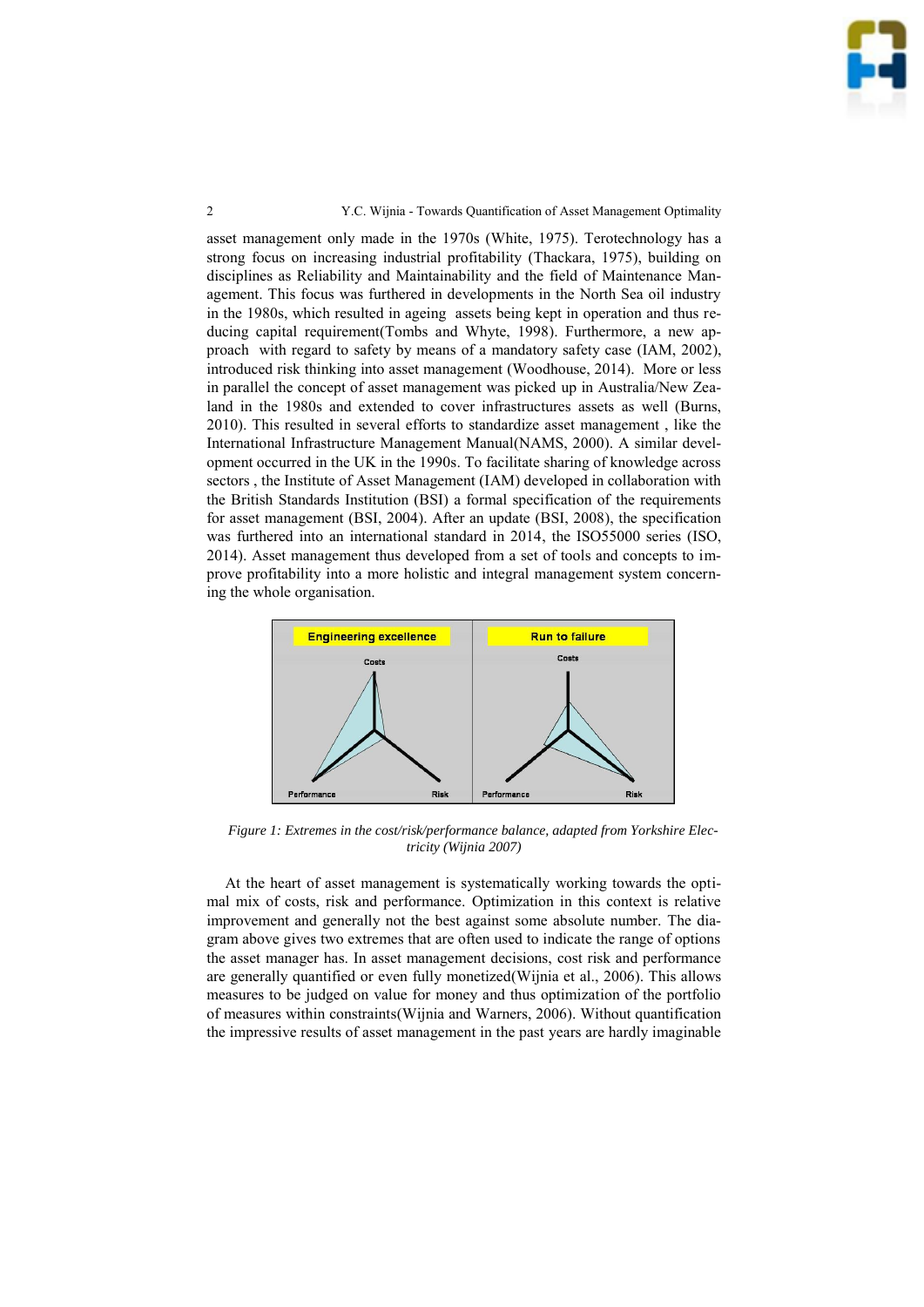[\(Woodhouse, 2014\)](#page-7-5). Yet, in thinking about asset management as a whole (the asset management system and the asset portfolio) any quantification is rare. There is no quantified rationale for any of the requirements in the standards. Putting it more extreme, it is not even known for certain that certified organisations (against any management system standard) outperform the uncertified organisations [\(Hodkiewicz, 2015\)](#page-7-13). Given that the whole of asset management is in its core highly quantitative, this seems a very strange omission. But the lack of a definition of asset optimality itself is an omission as well. In this paper, we develop a concept for absolute quantification of the optimality of individual assets. This will be followed by a review of the potential barriers for the application to of this concept for a whole system. The paper ends with recommendations for research to further these initial thoughts.

# **2 Quantifying asset optimality**

-

Optimality, as a theoretical concept, is very straightforward. It is the best that is possible. Depending on the direction of the value, optimal is synonym with either maximal or minimal. Optimal costs are minimal costs, optimal profit is maximal profit. An optimal asset has no need for maintenance, is 100% reliable, has no losses, does not pose any risks and has infinite life. The cost of the asset then only is the opportunity cost of the capital employed on the asset, whereas the benefit is the production of the asset running at maximum capacity 24/7. In reality, no such asset exist<sup>3</sup>. There will always be some additional costs, failure probability, limited life, losses and so on. Yet, the theoretical concept of an optimal asset provides a good benchmark for assessing the optimality of an actual asset. Consider for example an asset that is in full operation to produce some good or service. This may be a pump in a continuously operated plant, or a transformer in a power grid. The asset is critical to the production process, in the sense that if it fails the process will halt. The availability of the asset is binary, it works or it does not. Failures result in direct production losses and damages, but may also cause losses elsewhere in the production chain or impact safety, the environment or other values (external effects). The condition of the asset deteriorates over time, which increases the failure rate. Planned stops for maintenance are cheaper and shorter than unplanned stops for repairing failures and do not cause external effects. It is assumed both maintenance and repairs reset the condition of the asset to its original value, i.e. the strategy does not impact asset life.

<sup>&</sup>lt;sup>3</sup> Even though some assets may come very close. Think about cables in an electricity distribution system: no maintenance, very low failure probability, very low losses, very little safety risk, very long life.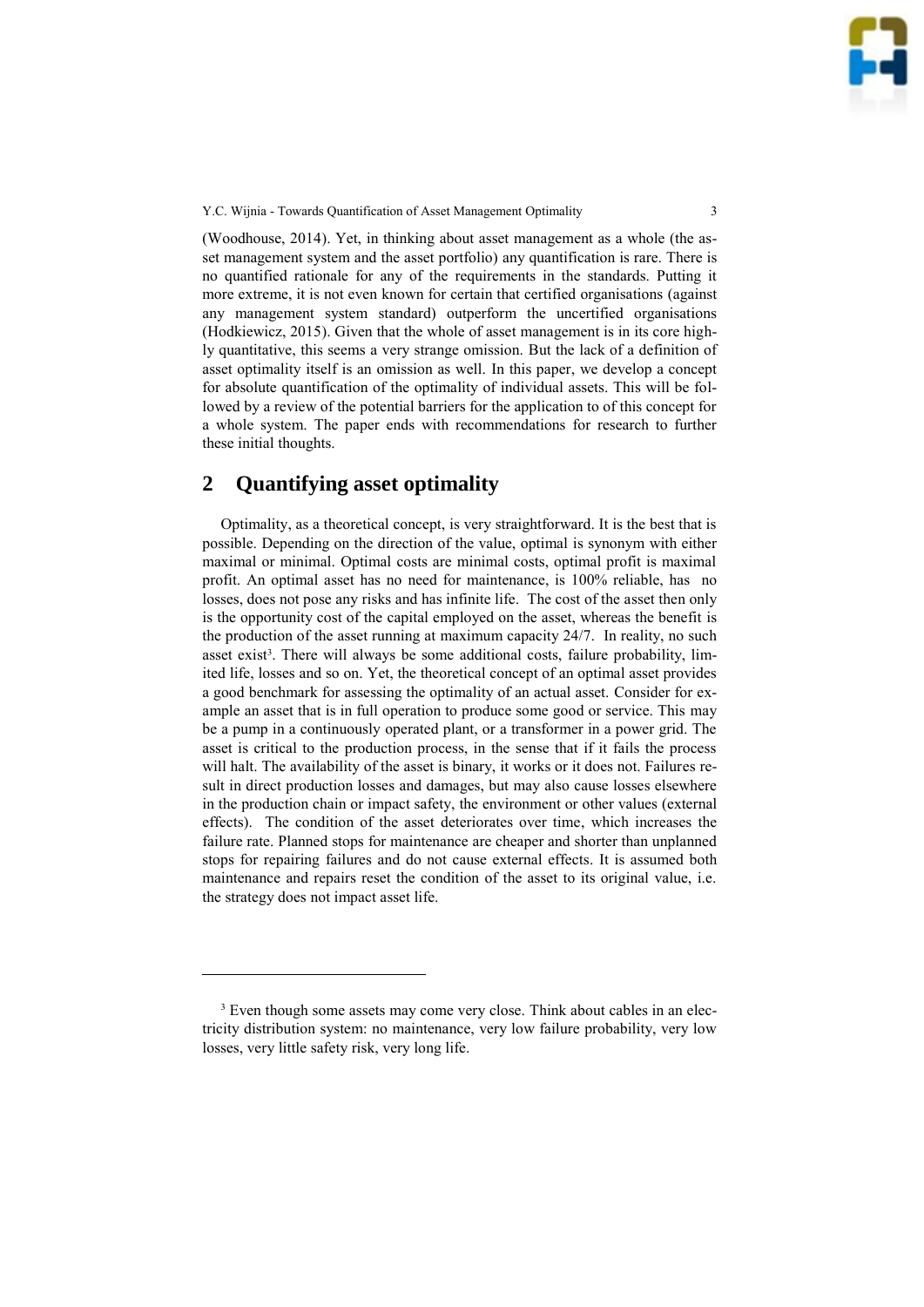

Several maintenance strategies can be identified for this asset. The base strategy to be considered is run to failure, one of the extremes of figure 1. This strategy has costs because of the needed repairs, production losses because of (unplanned) downtime and external effects because of the failures. The time between failures depends on the asset condition and the occurrence of random factors and has some variation. If a little bit of preventive maintenance would be applied, some of the faults would be prevented. Because planned actions are cheaper and take less time than unplanned actions, costs go down and availability and thus production goes up. Furthermore, the external effects would decrease. The improvement with regard to costs continues until the reduction of the failure costs precisely offsets the increase of preventive costs. This is the lowest achievable cost for the considered form of maintenance. But this is not necessarily the best achievable performance. If the ratio of unplanned to planned performance loss (i.e. value of unplanned downtime plus external effects versus value of planned downtime) is larger than that of unplanned versus planned costs, increasing the amount of maintenance still would improve performance. The improvement of performance continues until the reduction of unplanned performance loss precisely equals the increase in planned performance loss. This is the best achievable performance, in other words engineering excellence. If the maintenance effort would be increased even further, the total performance would decrease again. In the extreme case, there would not be any unplanned performance loss, because the asset would be permanently offline for maintenance. In general, maintaining beyond engineering excellence would be considered over maintaining, though it depends on the value that is attached to uncertainty. The trajectory from *run-to-failure* to *over-maintaining* is shown in figure 2.



Costs  $(\epsilon)$ 

*Figure 2: The cost benefit diagram for maintenance strategies*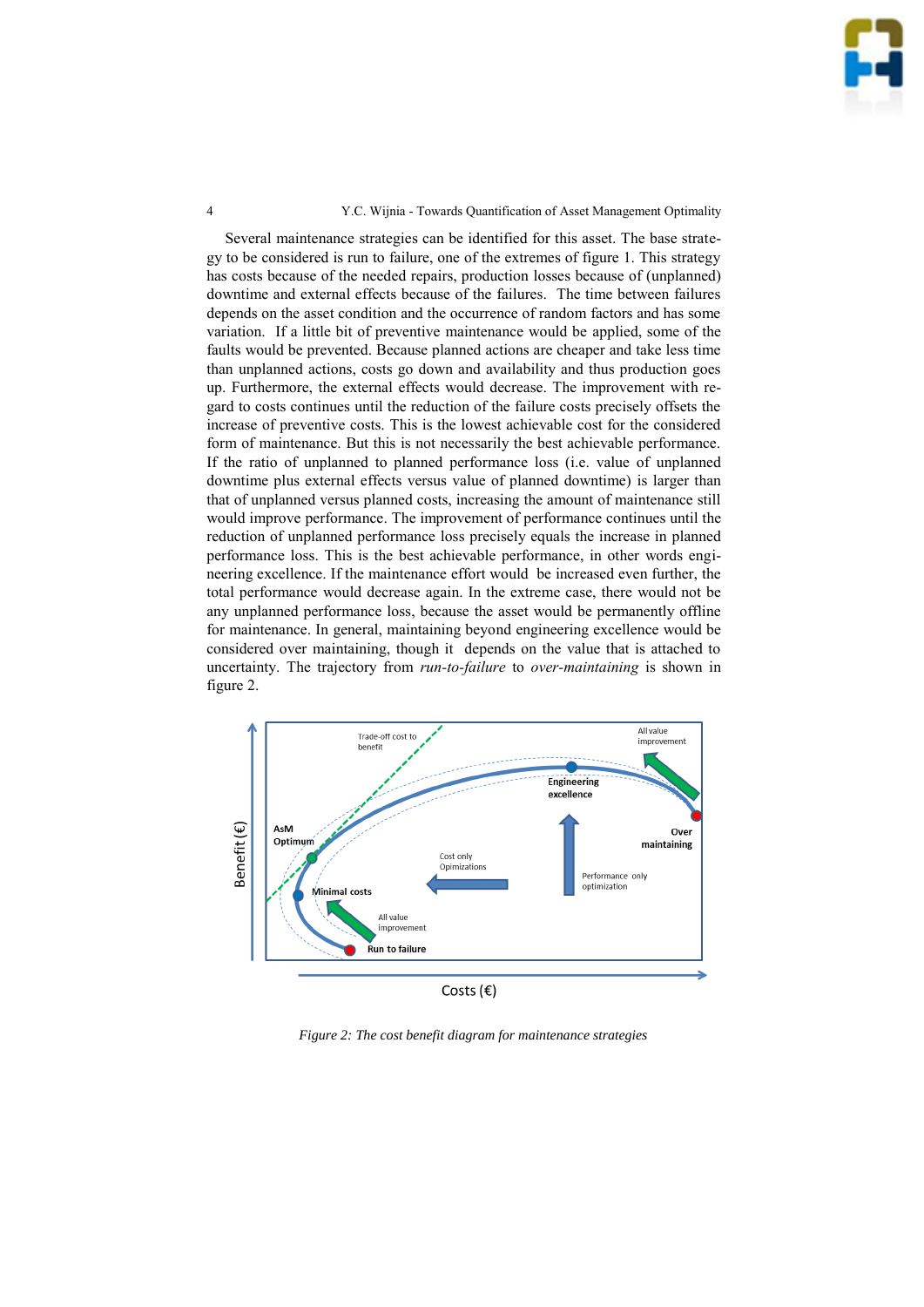The cost axis comprises all direct costs for the asset, like capital, maintenance, repairs and running costs. The benefits axis comprises the economic value of the production, minus damages and losses elsewhere in the production chain (financial risk) and the equivalent value of other effects like safety incidents (nonfinancial risk). The dashed lines around the trajectory indicate the uncertainty of the trajectory. The more attention is given, the less the uncertainty is in cost and benefit. In the diagram, options for optimization are also indicated. Cost only optimizations would move the strategy towards the minimal costs extreme, and performance only optimizations towards the engineering excellence extreme. If any of these optimizations would be started from either *run-to-failure* or *overmaintaining*, the first part would be an all value improvement, indicated by the green arrows. But neither of the optimizations would stop at the true optimum of this trajectory. That would be the point where the increase of benefits would be equal to the increase of costs, in other words the point where the trajectory runs in parallel with the trade-off line between costs and benefits. This is indicated by the dashed green line in the diagram. The green point is the asset management optimum, though it has to be recognized that given uncertainties in failure consequences and their probability it is more a range of good maintenance intervals than a single best one.



*Figure 3: Total cost of ownership for various maintenance intervals*

When instead of the production value the value of the lost production (production at 100% availability minus actual production) is considered, the diagram can be plotted a total cost of ownership (TCO) optimization. This is demonstrated in figure 3. The trajectory now is represented by the x-axis, with *over-maintaining* at the origin and *run-to-failure* at the right hand side. The optimum is where the total costs are minimal, again reached when the increase of planned costs is equal to the decrease in risk. For optimal assets (100% availability, infinite life, no maintenance cost and no risk), the opportunity cost of the employed capital (interest \* investment) is the lowest possible TCO. This means that it is possible to define optimality in an absolute sense: the opportunity cost divided by the total costs of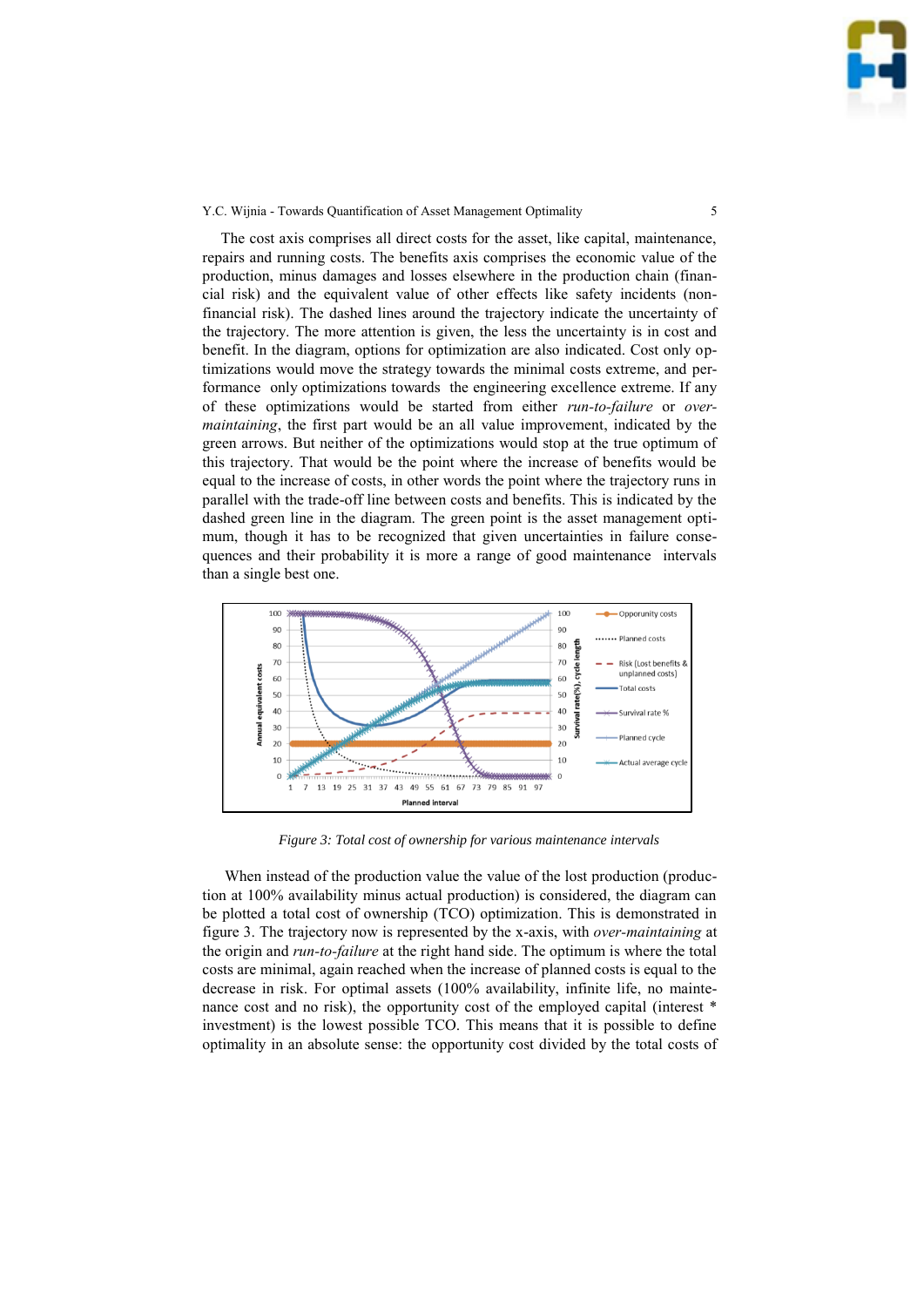

Trade-off<br>benefit 100% availability Engineering producti<br>value and<br>risk excellence Additional costs 3enefit(€) Over (depriciation)<br>maintenance AsM Opti **Minimal costs Run to failure** Opportunity cost of<br>Capital (infinite life) Costs (€)

ownership (both to be expressed in annual equivalent terms). In the example above this would mean an opportunity cost of 20 divided by a TCO of 30, resulting in 66% optimality.

*Figure 4: constructing the absolute optimality. Points a and b indicate the net benefit*

This absolute optimality can also be constructed in the cost benefit diagram, as shown in figure 4. By following the trade-off line through the absolute maximum, the intersection with the y-axis gives the theoretical net benefit, *point a* (value of full production minus the opportunity costs). For any point in the diagram (i.e. combination of costs and benefits), the intersection of trade-off line through that point and the y-axis gives the realized net benefit. This is the optimal net benefit minus production losses and risk, and minus additional costs like depreciation and maintenance. The absolute optimality is the ratio between the realized net benefit and the theoretical net benefit. In the diagram the line through the AsM optimum is drawn, to construct the realized net benefit of the optimal maintenance interval, *point b*. The maximal net benefit is equivalent to minimal TCO, though the ratio between minimal and actual costs in general is not the same as the ratio between the net benefits.

# **3 Barriers to quantifying system optimality and their relevance**

It has to be recognized that being able to quantify optimality of an asset does not immediately mean the system optimality can be quantified the same way. Two main barriers exist to do so. First of all, it requires a consistent monetization scheme for risk, otherwise the value of two risks is not necessary equal to the sum of their individual values. In many individual cases (so called normal risks, judged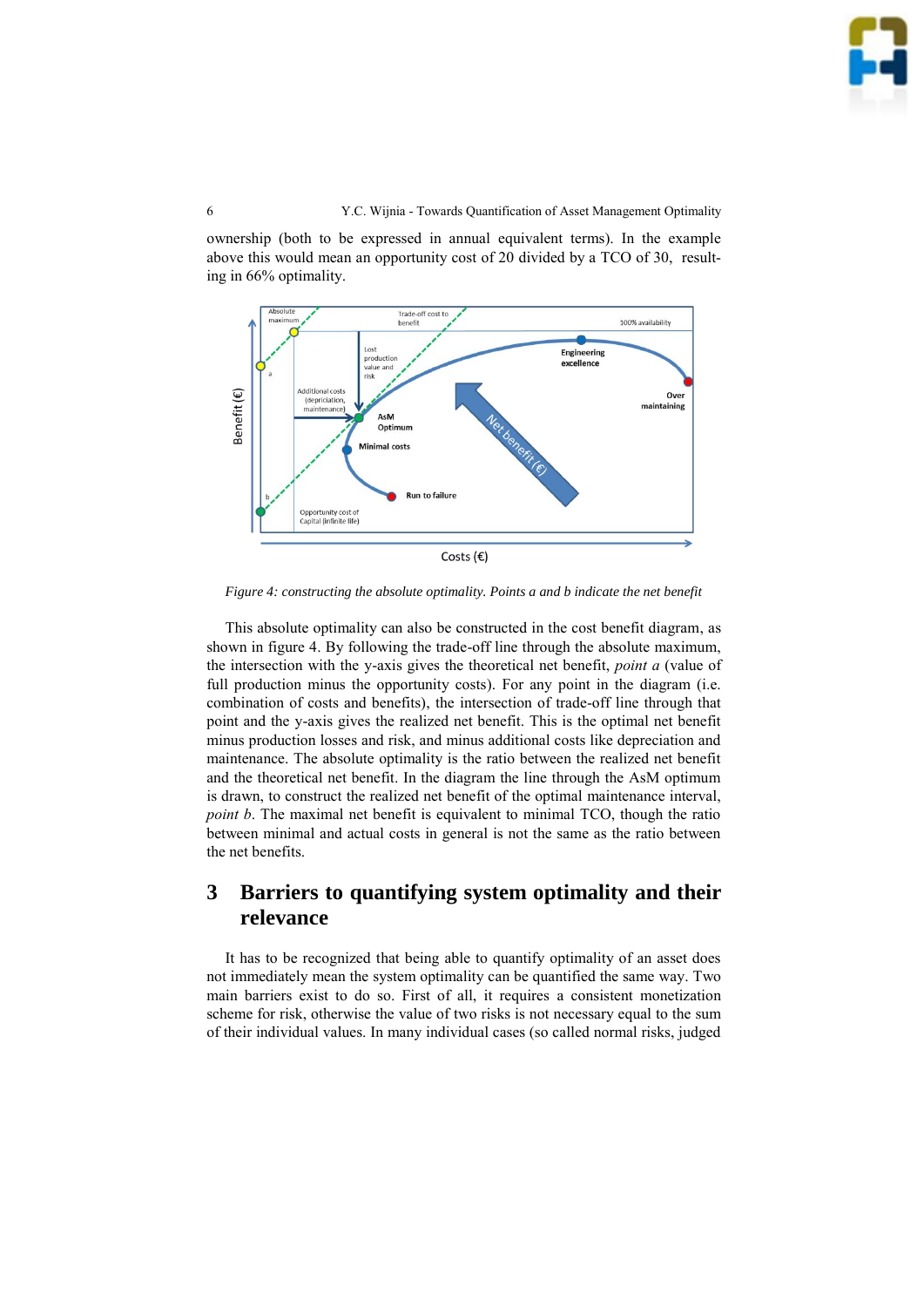on their expected value) acceptable monetization factors can be found, even though aspects like safety, the environment and reputation are notoriously hard to monetize. But for some assets, like nuclear power plants, these cannot be applied, as the risks for those assets often are judged on potential effect (e.g. number of fatalities) without considering probability. This results in a variable value per expected unit of misery. If a portfolio considers such non-normal assets, system optimality cannot be determined. However, even in mixed portfolio's the optimality of the normal part may be of interest. This therefore is not a fatal problem for determining system optimality.

The second problem can be found in system complexity. If several assets are interlinked, it may be very difficult to capture all consequences of failing assets. This is especially true in redundant systems, where normally any asset may fail without consequences, but catastrophes may occur if several assets fail at the same time. Whether this is a problem depends on the difficulties in predicting the behaviour of the system as a whole from the behaviour of the elements of the system and their interactions, assuming these are understood reasonably well. Outcomes of the (often large and complex) optimization model then are very difficult (if possible at all) to validate [\(Morgan and Henrion, 1992\)](#page-7-14) and the acceptance of the optimum then depends more on the "belief" that the model is right than on factual evidence. But for systems consisting of relatively independent assets this is not relevant and system optimality can be a useful concept.

# **4 Concluding remarks**

Optimizations of assets are highly quantitative, weighing costs against performance and risk. Yet, for asset management systems optimization is highly qualitative. One of the problems behind this is that asset optimality is not yet expressed as an absolute number, which would be needed to "add" the optimality of several assets. In this paper it was demonstrated that such an absolute quantification is possible. Several barriers exist for translating asset optimality into system optimality, but the first impression is that the barriers are not fatal for the concept, even though system optimality will not have meaning for all systems. Further research first of all will have to identify the conditions under which optimality can be determined for individual assets. Our guess is that it should be possible for assets with only normal associated risks, but other limitations may apply. Secondly, the conditions and limitations for adding asset optimality into system optimality need to be established. Consistency of valuation and independence of assets are at least relevant. In parallel, research is needed on the precise formulation of optimality and the rules for adding asset optimality into system optimality. If such a concept of system optimality including the rules for its employement could be developed it would be very beneficial in discussing the value of asset management.